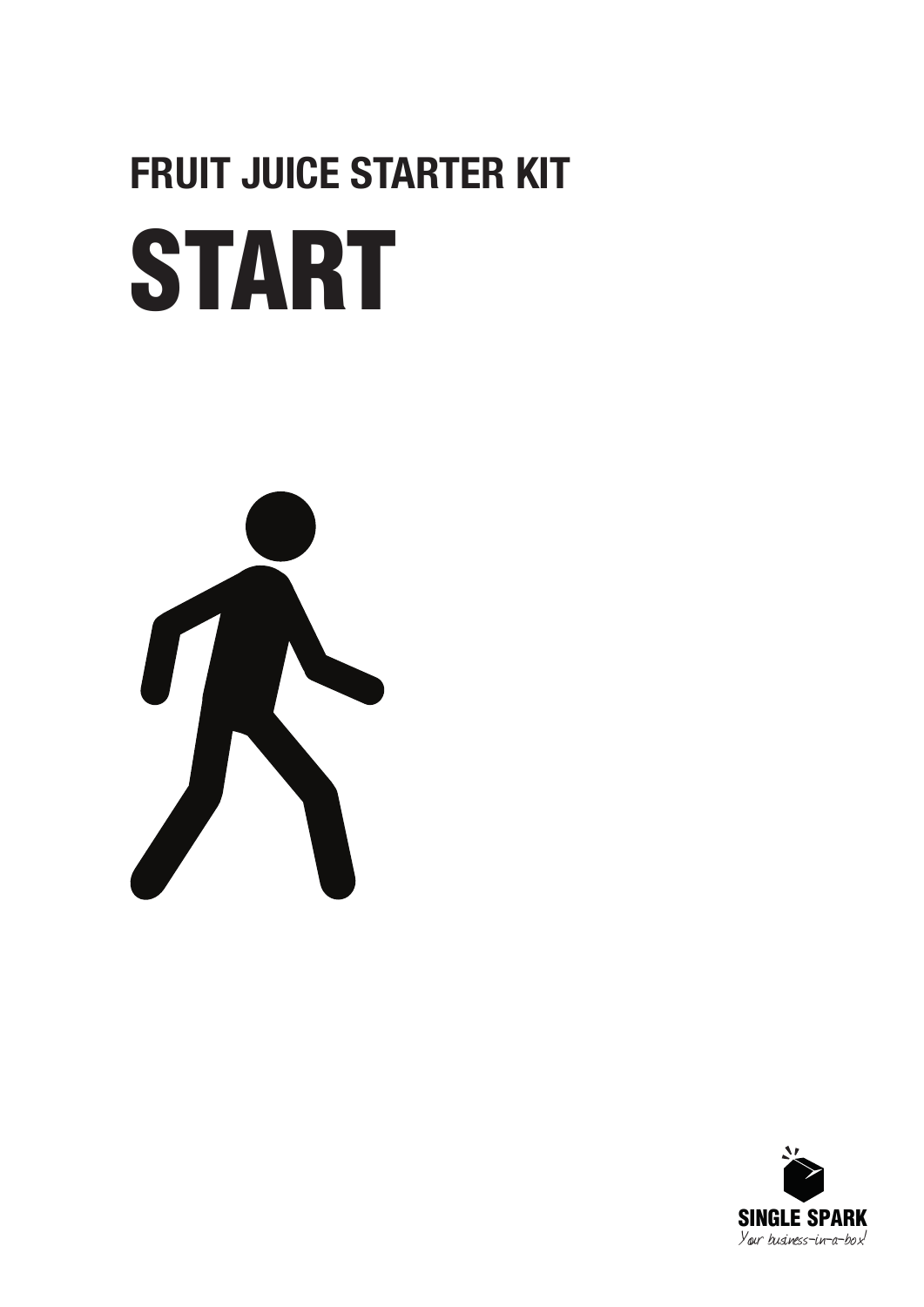### **INTRODUCTION** START

Ok, let's get started. This START booklet gives an overview of the steps that can be taken to start your business. You already did your feasibility study and wrote your business plan. You're already on your way and have made some steps. The first chapter of this booklet shows the path you are going to walk as an entrepreneur. For each step it shows how the business-in-a-box can support you.

In the second chapter, we give you the golden rules of your business, some things you should always keep in mind as you run your business.

The third chapter supports you as you make a planning. In the coming months you'll have a lot to do and it's important to stay on track and do things at the right time.

The fourth chapter provides a template for your investment plan. In the investment plan you'll write down how you'll use your starting capital.

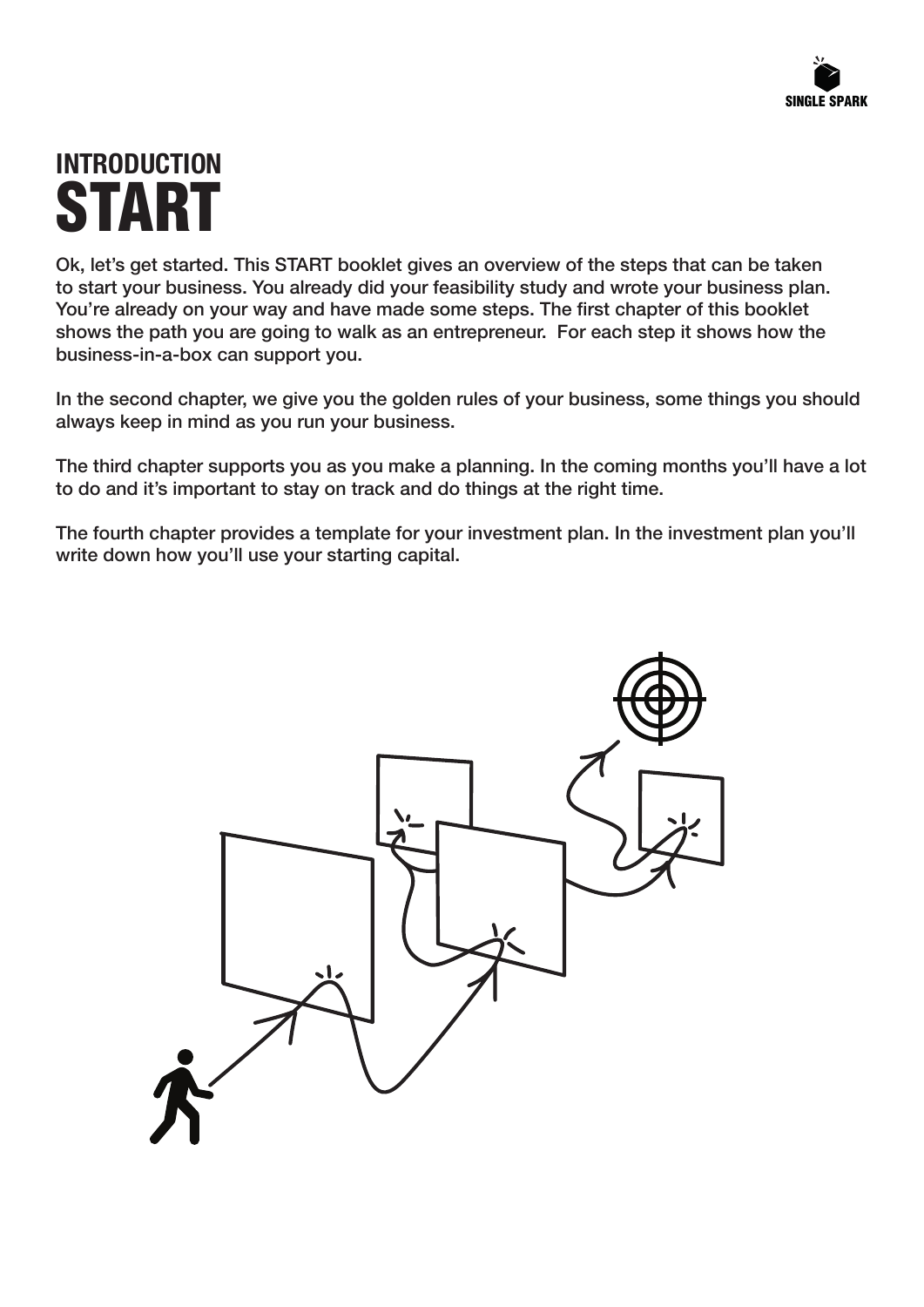

### ABOUT THE BUSINESS **FRUIT JUICE**



With this business concept you will produce fresh seasonal fruit juices. To keep the juice fresh for a longer period you need to pasteurise the juice and store it in sterilised bottles. With an attractive label on your packaging you will attract self-conscious customers who will love your locally produced fresh fruit juice for a reasonable price.

IDEA

Alternative idea: Fruit Juice ATM. Install a Orange Juice ATM machine next to a large super market or University where people can get bottled orange juice. The machine squeezes the oranges right in front of you, straight into your own bottle!



Collect seasonal fruits

Make juice out of it with a professional fruit juicer



**1**

**2**

**3**

**5**

Pasteurize the juice to extend shelf life

Bottle the juice and label it with your brand name and logo

Sell it or distribute it to your resellers



These are the key issues regarding the business:

- 1. Attractive packaging
- 2. Large supplier network
- 3. Large distribution network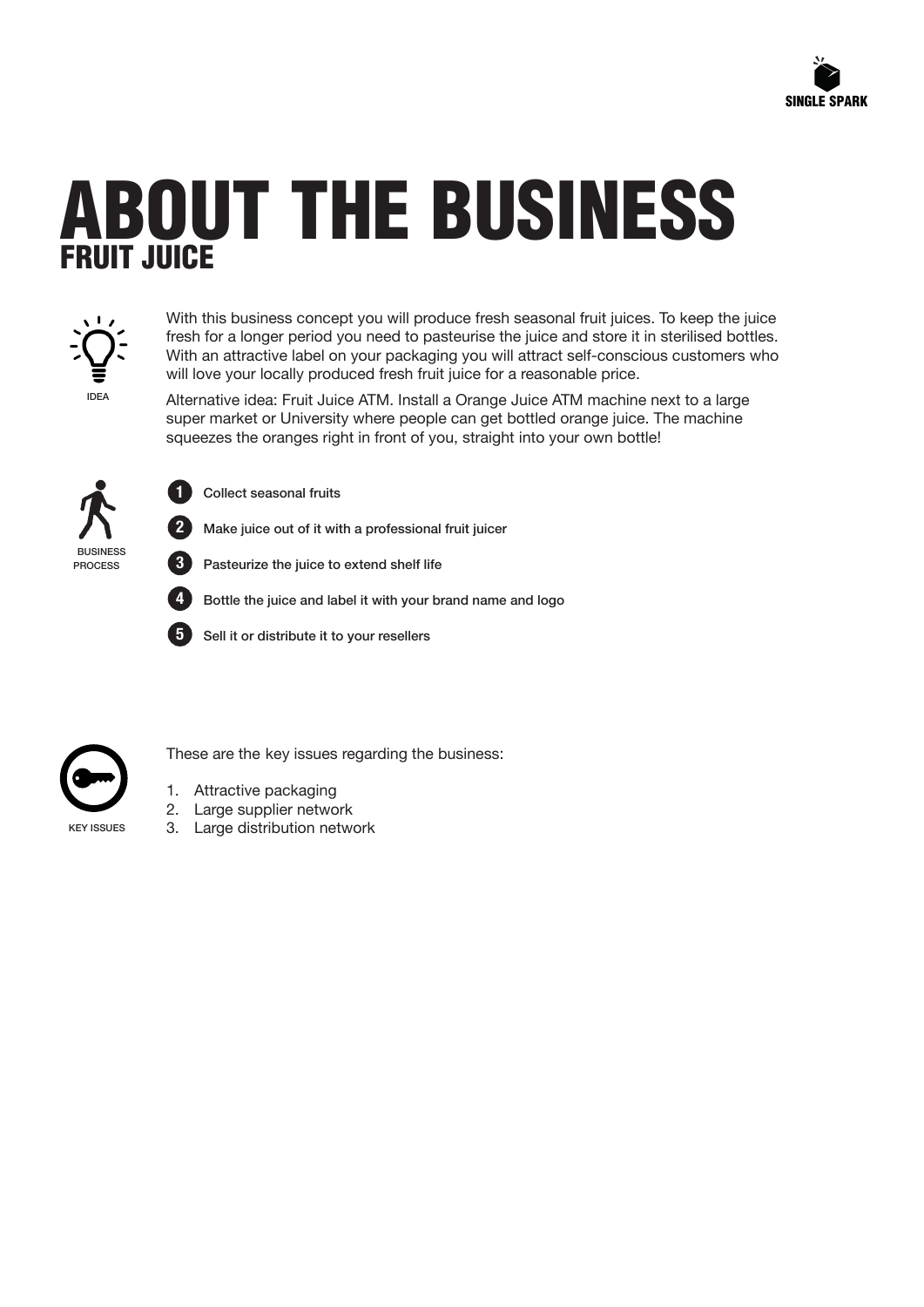### **CHAPTER ONE STEPS**

As a starting entrepreneur you're going to walk an uncertain path with challenges and a lot of questions. The image below gives you an overview of all the steps you might take to start up your business. Furthermore it shows the corresponding tools of the Business-in-a-Box which can help you to make this path less uncertain and easier to follow.

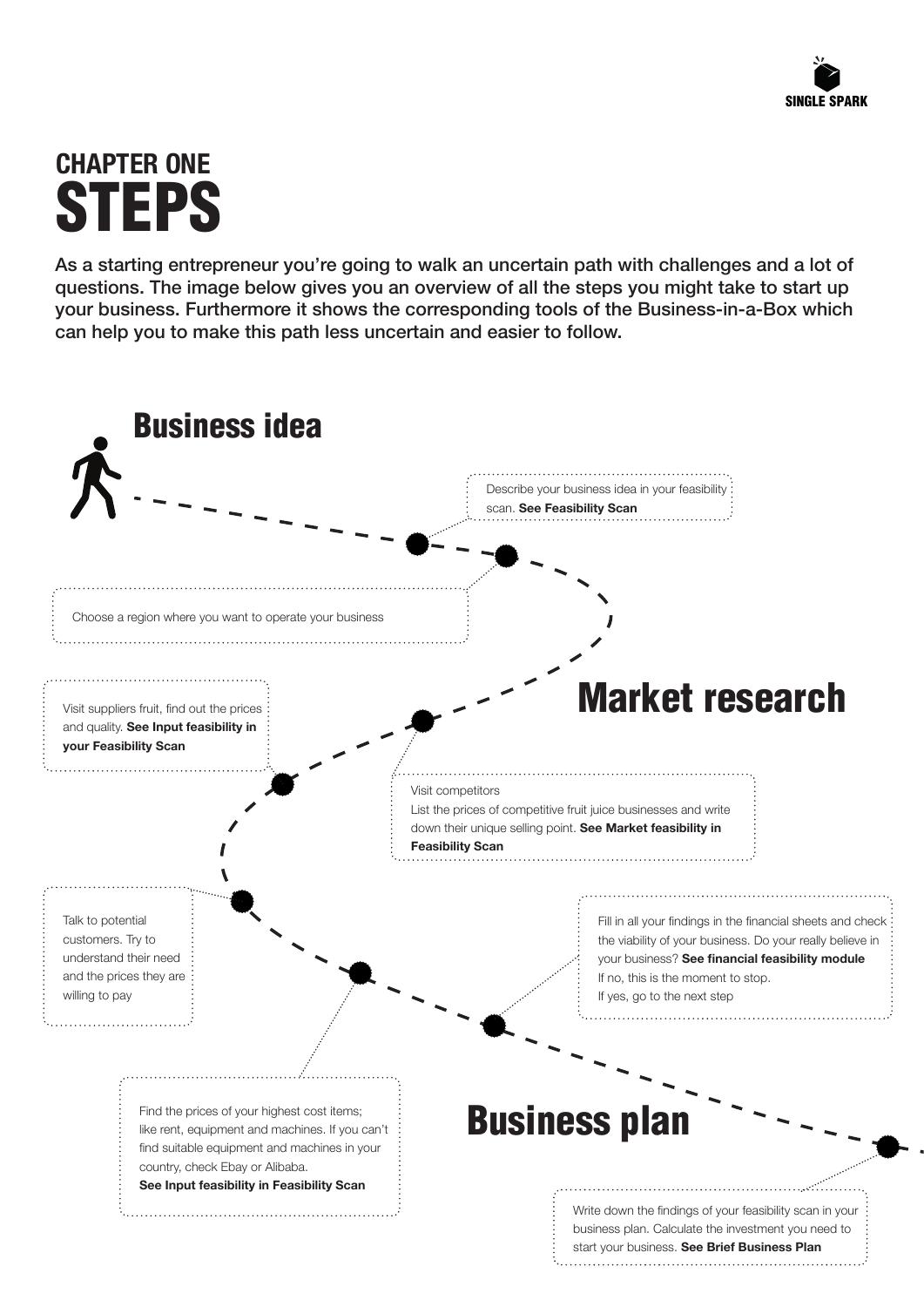

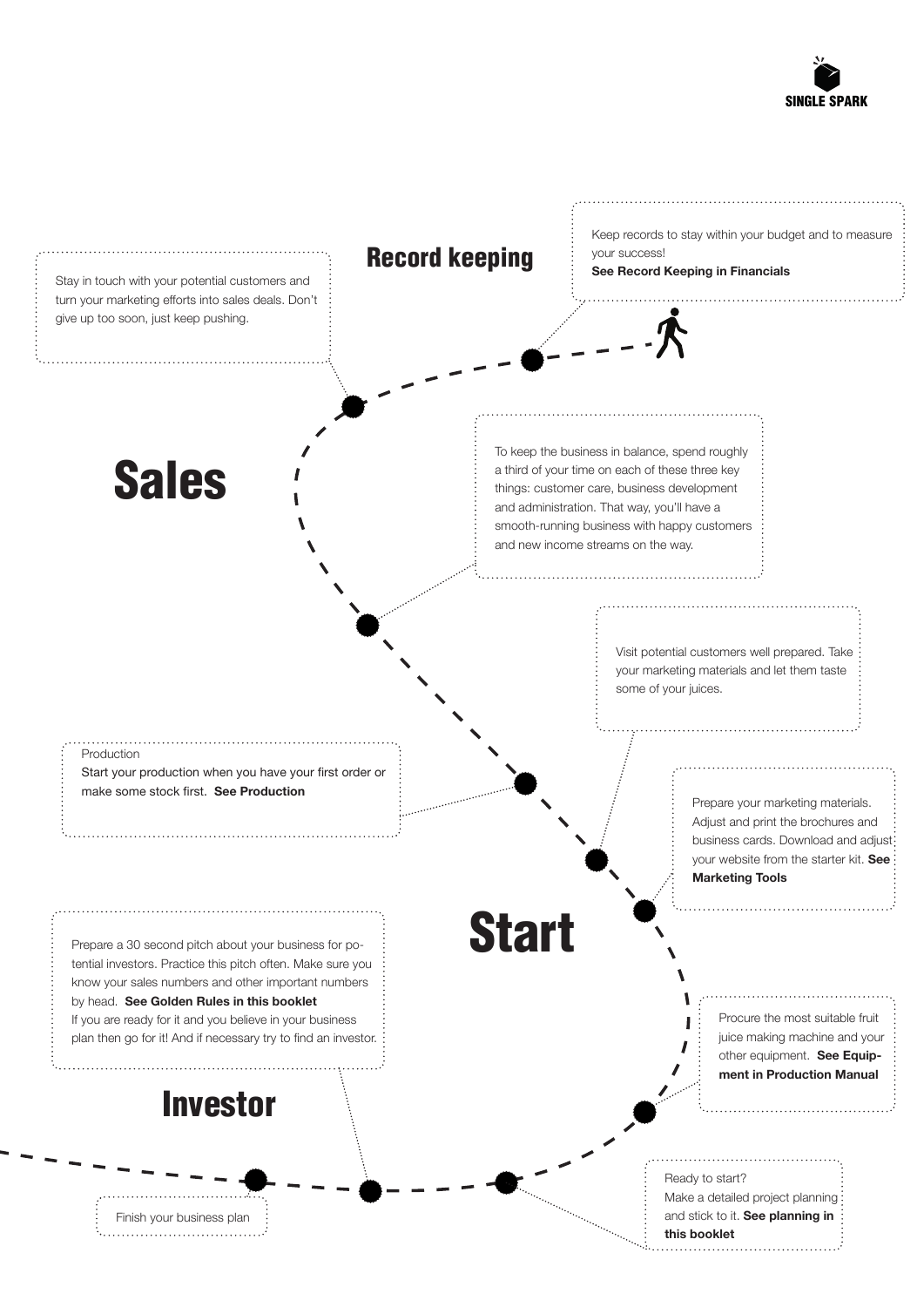

### **CHAPTER TWO** GOLDEN RULES 1

Here you find some golden rules about making fruit juice.

| Make sure you workshop is clean and hygienic                                                                                                                                                                          |  |
|-----------------------------------------------------------------------------------------------------------------------------------------------------------------------------------------------------------------------|--|
| Design an attractive and distinctive label. Focus on the healthy benefits of your fruit juice                                                                                                                         |  |
| In general fruit juices are more expensive then most common soft drinks. So choose the right<br>price point of juice. You can adjust the volume of your juice according to an acceptable price<br>for your customers. |  |
| Sterilize your bottles/cups before use                                                                                                                                                                                |  |
| Pasteurize your juice to extend the shelf life                                                                                                                                                                        |  |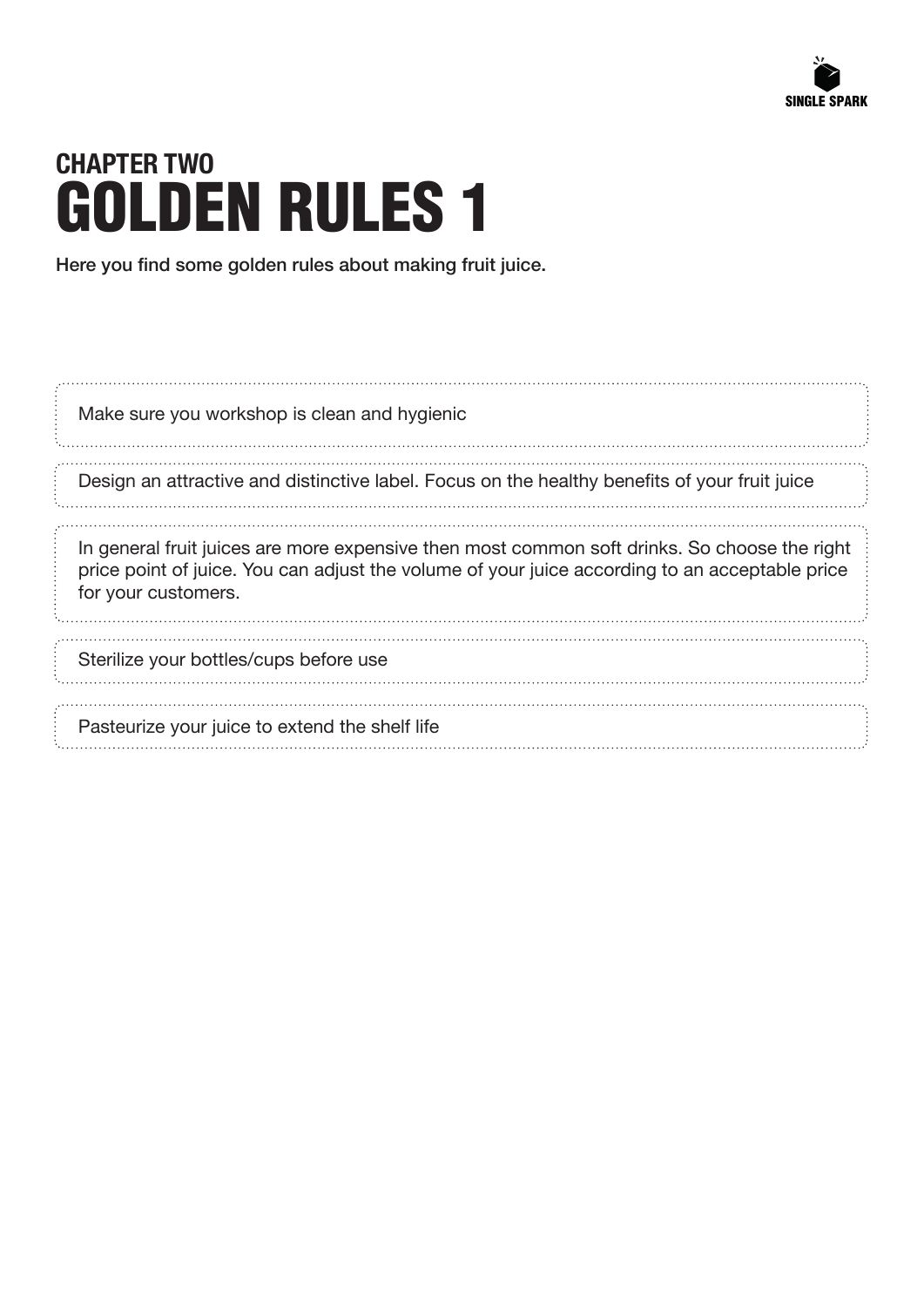

## GOLDEN RULES 2

The general golden rules for start ups.

| Start small. Keep the cost as low as possible. Only buy the essential equipment and ma-<br>chines. After the start up phase when you have a better understanding of the market, expand<br>your business.                                                             |
|----------------------------------------------------------------------------------------------------------------------------------------------------------------------------------------------------------------------------------------------------------------------|
| Follow the golden triangle – to keep the business in balance, spend roughly a third of your<br>time on each of three key things: customer care, business development and administration.                                                                             |
| That way, you'll have a smooth-running business with happy customers and new income<br>streams on the way.                                                                                                                                                           |
|                                                                                                                                                                                                                                                                      |
| Try to negotiate with your investor/bank seed capital and the option of working capital later<br>on.                                                                                                                                                                 |
|                                                                                                                                                                                                                                                                      |
| Make sure you have good marketing materials right from the start, this will give your business<br>a more professional look. Make yourself visible, meet with many potential customers.                                                                               |
|                                                                                                                                                                                                                                                                      |
| Keep clear records. Write down all your costs and income to calculate your profit and loss                                                                                                                                                                           |
|                                                                                                                                                                                                                                                                      |
| If you use private money for your business, or business money for private use make sure you<br>write it in your records. Otherwise you won't know whether you have made a profit or not.                                                                             |
|                                                                                                                                                                                                                                                                      |
| Don't be afraid to ask for help. There is nothing wrong with finding it difficult to get your busi-<br>ness on its feet at first – in fact, challenges are expected. Don't ever be afraid to ask for help<br>- if you don't speak up, your problems could get worse. |
|                                                                                                                                                                                                                                                                      |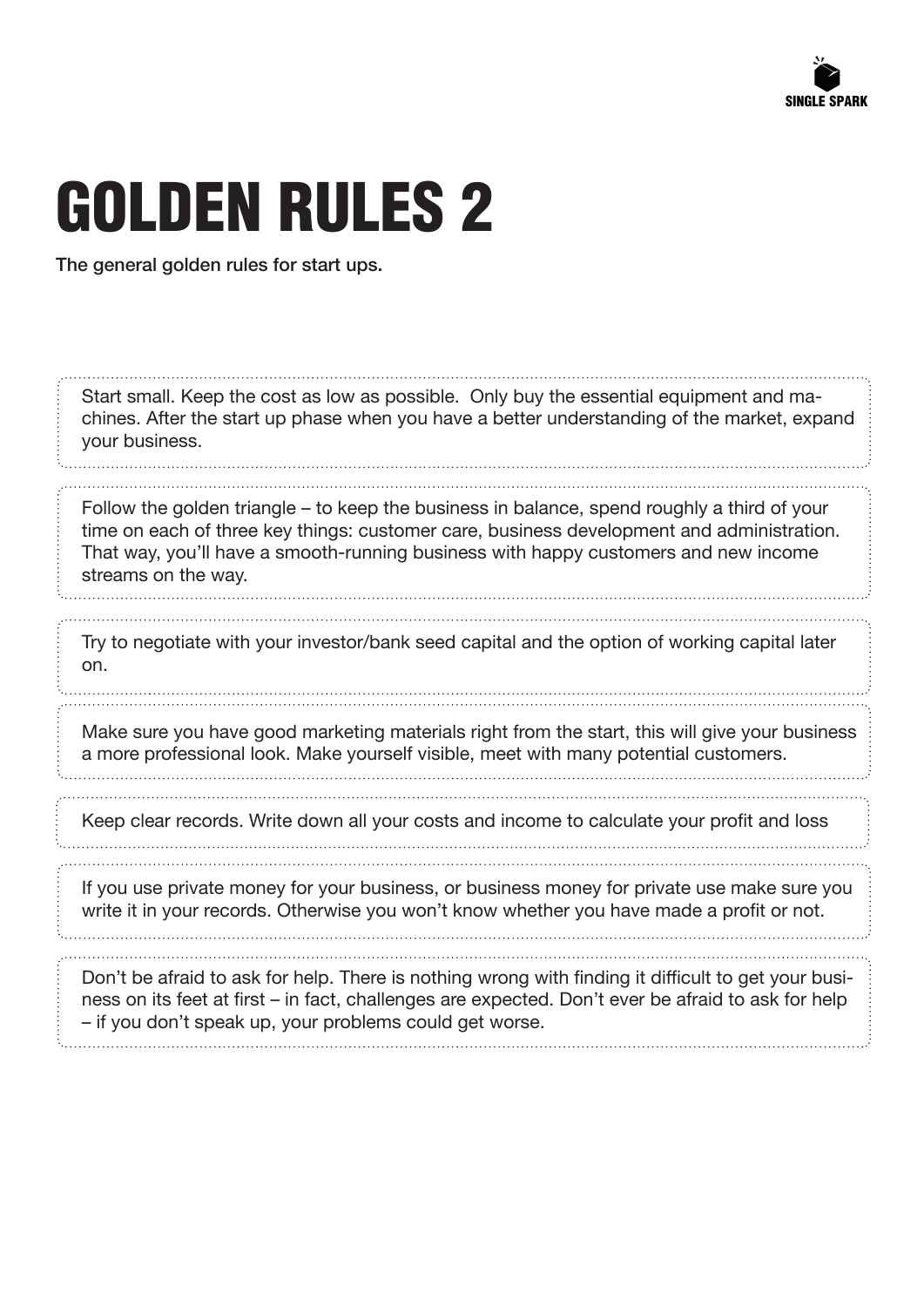### **CHAPTER FOUR** PLANNING

Once you've written your business plan, make a planning about what you need to achieve by which date. This planning is an absolute must, and this chapter will help you out.

To start or expand your business you'll have a lot on your mind. In the following pages you can find a Startup Checklist of things which you should think about. You can add topics if necessary. We advise you to strikeout the irrelevant topics. The best way to accomplish all the relevant topics is to first prioritize and re-arrange the topics in your Startup Planning. After that you can schedule the topics more specific in your business agenda or To-Do list (which you can download from your personal website) or maybe use the calendar on your mobile phone.



See your personal account to download your Start Up Checklist



 $W$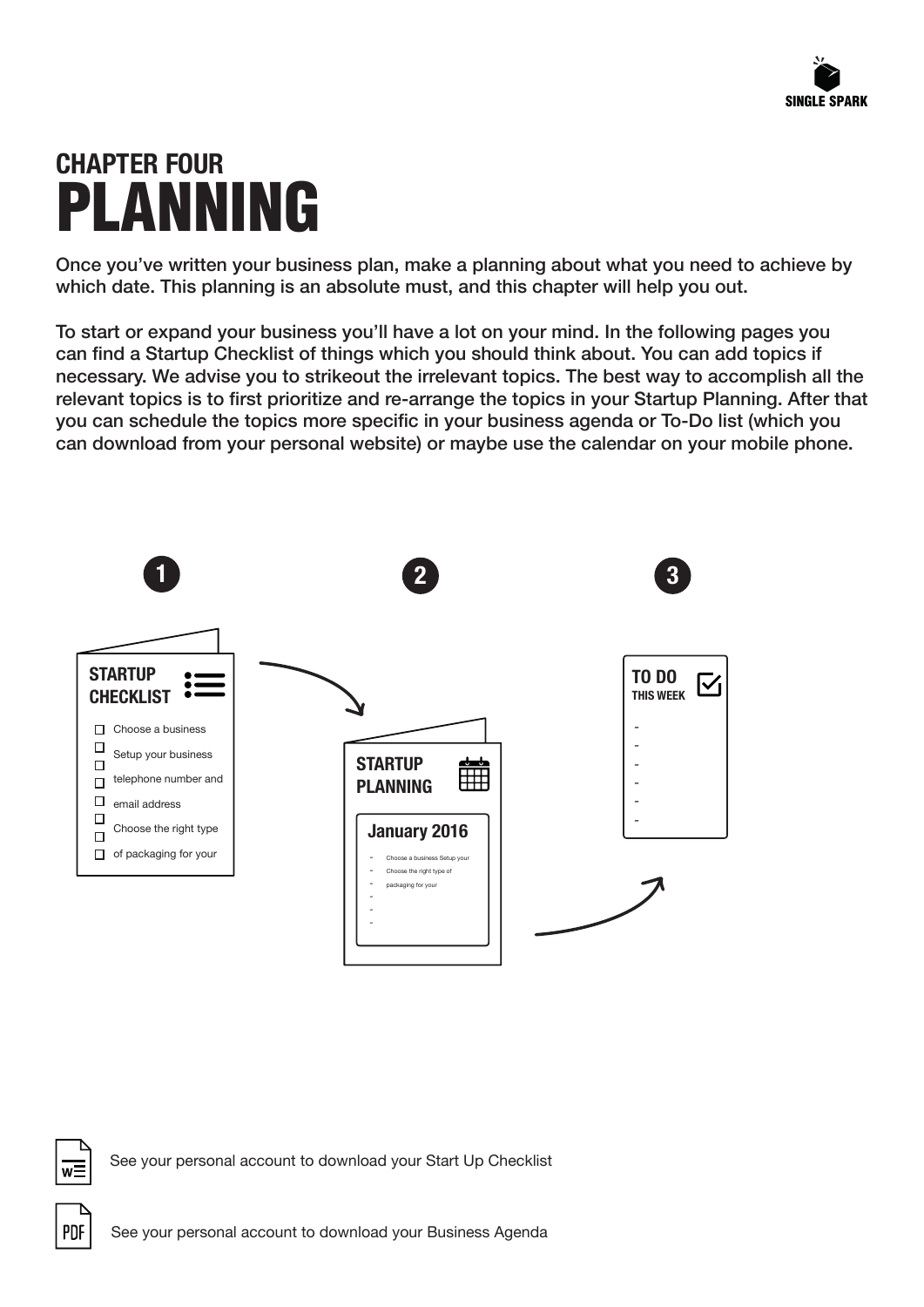

### **D STARTUP CHECKLIST**

Please strike through all items that are not relevant. Thereafter put all relevant items in your Startup Planning.

#### MARKETING

- $\Box$  Choose a business name
- $\Box$  Setup your business telephone number and email address
- $\Box$  Choose the right type of packaging for your juice (right volume, material and cost)
- $\Box$  Design a logo, label and business card
- □ Design brochure, see booklet 'How to make a Brochure"
- $\Box$  Test your, product, logo, label and slogan with a test panel to get feedback on the attractiveness
- $\Box$  Order business cards
- $\Box$  Order brochures
- $\Box$  Register an internet domain name
- $\Box$  Set up a website
- $\Box$  Register social media profiles
- $\Box$  Ask your social media friends to help spread the word
- $\Box$  Add your new logo to your business social media accounts
- $\Box$  Make a list of potential customers

#### **REGISTRATION**

- $\Box$  Decide the legal structure of your business (sole proprietorship, partnership, corporation, Limited company).
- $\Box$  Register your business
- $\Box$  Register at the tax department
- □ Open a business bank account

#### PRODUCTION

- $\square$  Purchase the essential equipment
- $\Box$  Rent retail or office space
- $\square$  Line up suppliers
- $\Box$  Order packaging and labels
- $\Box$  Setup a business Pay Pal account.
- $\Box$  Setup an Ebay account
- $\Box$  Hire your first employee
- $\Box$  Install machine or equipment
- $\Box$  Make your first products and test the quality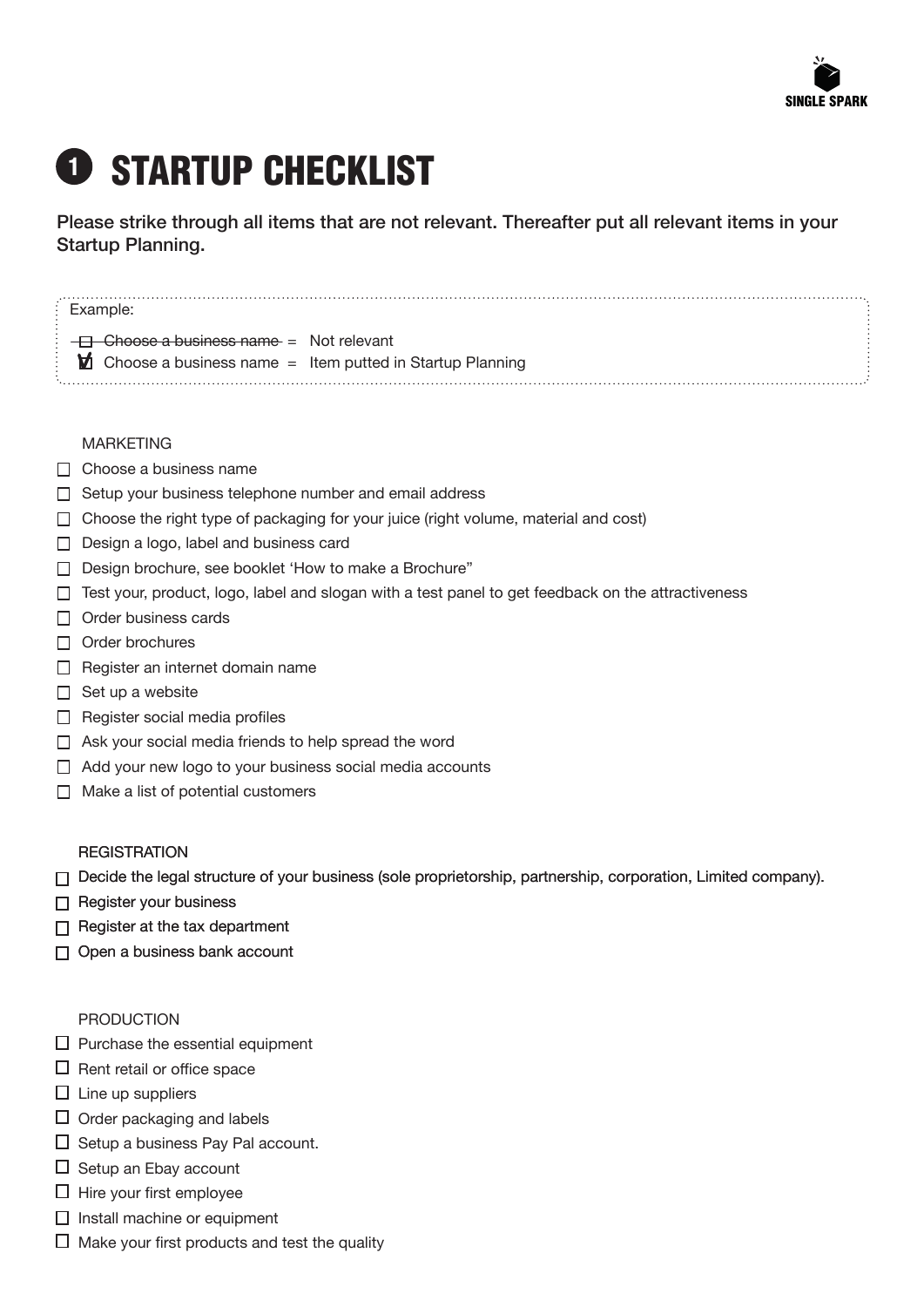

#### SALES

- Decide on your pricing. Which customer will pay what price?
- $\Box$  Make price list of your products
- $\Box$  Make an order form for your customers
- $\Box$  Prepare your 30-second pitch. Include 3 reasons why you're different than your competitors.
- $\Box$  Visit a place where you can meet potential customers
- $\Box$  Write down the telephone number and details of potential customers
- $\Box$  Determine your sales process and practice it.
- $\Box$  Refine your product, and marketing and sales approach

#### FINANCIALS

- □ Purchase invoice or receipt book
- $\Box$  Purchase petty cash voucher
- □ Make a stamp of your business name/logo to use it on your invoices/receipts
- □ Choose a record keeping system (See Financials)
- $\Box$  Understand how to keep your records
- $\Box$  Make an investment plan
- $\Box$  Follow a course how to pay your taxes
- $\Box$  Schedule your monthly or quarterly record keeping in your agenda
- $\Box$  Schedule in your agenda a monthly meeting with your coach for the next half year

#### BUSINESS SPECIFIC FOR FRUIT JUICE

- $\Box$  Test recipes
- $\Box$  Organize a test panel / focus group to test taste, label etc.

#### **OTHERS**

| $\Box$ and the contract of the contract of the contract of the contract of the contract of the contract of the contract of the contract of the contract of the contract of the contract of the contract of the contract of the |
|--------------------------------------------------------------------------------------------------------------------------------------------------------------------------------------------------------------------------------|
|                                                                                                                                                                                                                                |
|                                                                                                                                                                                                                                |
| $\Box$ and the contract of the contract of the contract of the contract of the contract of the contract of the contract of the contract of the contract of the contract of the contract of the contract of the contract of the |
| 0 _______________________________                                                                                                                                                                                              |
|                                                                                                                                                                                                                                |
|                                                                                                                                                                                                                                |
|                                                                                                                                                                                                                                |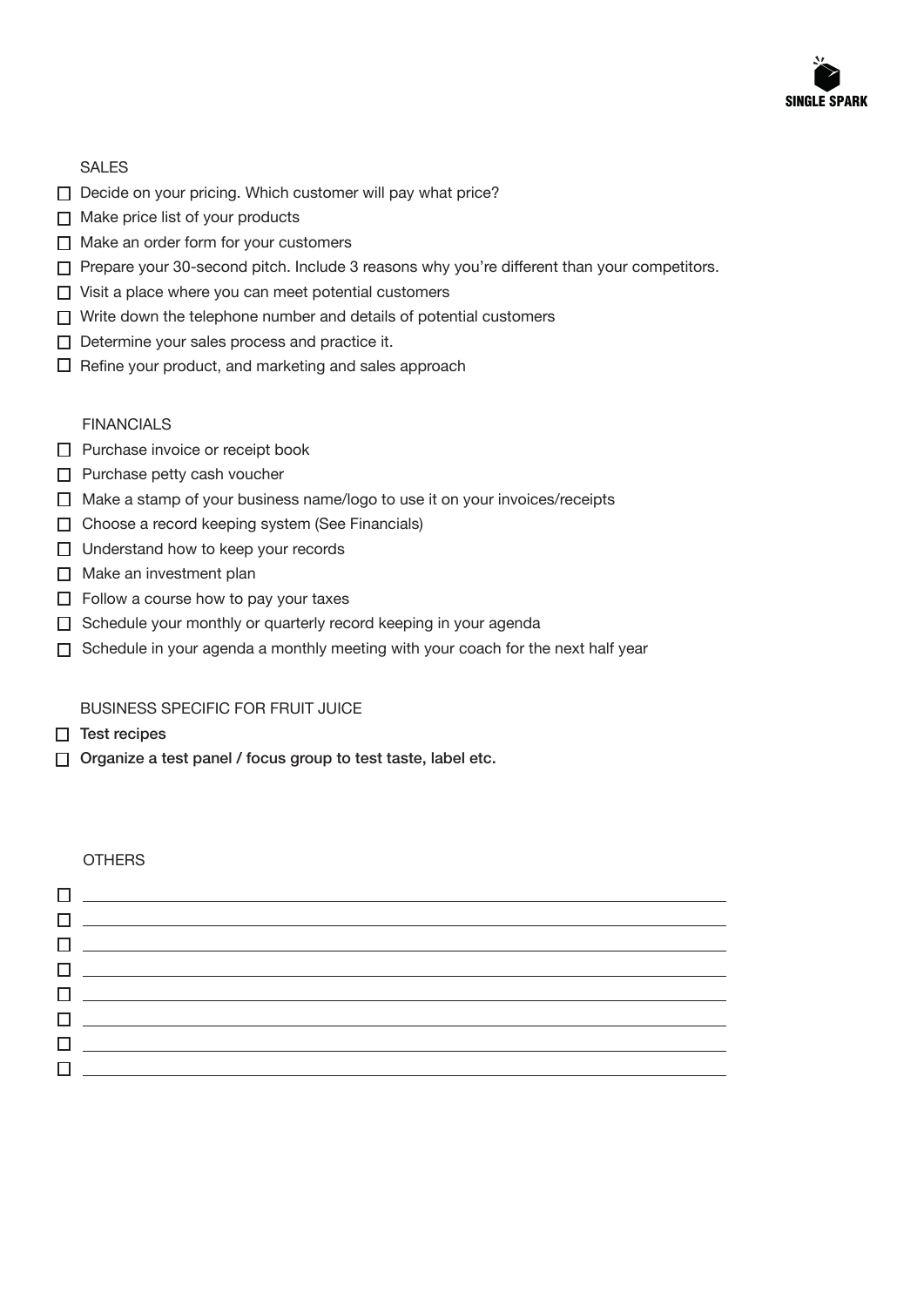

### STARTUP PLANNING **2**

Here you can fill in all relevant items from the Startup Checklist.

| <b>1st MONTH</b>                                                                                                           | Month & Year: ___________________                                                                                     |
|----------------------------------------------------------------------------------------------------------------------------|-----------------------------------------------------------------------------------------------------------------------|
| П<br><u> 1989 - Johann Harry Harry Harry Harry Harry Harry Harry Harry Harry Harry Harry Harry Harry Harry Harry Harry</u> |                                                                                                                       |
| ΙI                                                                                                                         | <u> 1989 - Johann Stoff, amerikansk politiker (d. 1989)</u>                                                           |
| $\Box$                                                                                                                     | <u> 1989 - Andrea Santa Andrea Santa Andrea Santa Andrea Santa Andrea Santa Andrea Santa Andrea Santa Andrea San</u>  |
| $\perp$                                                                                                                    | <u> 1989 - Johann Stoff, amerikansk politiker (d. 1989)</u>                                                           |
| П<br><u> 1989 - Johann Barn, fransk politik amerikansk politik (d. 1989)</u>                                               |                                                                                                                       |
| П                                                                                                                          | <u> 1989 - Johann Stoff, deutscher Stoff, der Stoff, der Stoff, der Stoff, der Stoff, der Stoff, der Stoff, der S</u> |
| П                                                                                                                          | <u> 1989 - Johann Stoff, amerikansk politiker (* 1908)</u>                                                            |
| П<br><u> 1989 - Andrea Stadt Britain, amerikansk politiker (</u>                                                           |                                                                                                                       |
| П                                                                                                                          |                                                                                                                       |
| $\perp$                                                                                                                    | <u> 1989 - Johann Harry Harry Harry Harry Harry Harry Harry Harry Harry Harry Harry Harry Harry Harry Harry Harry</u> |
|                                                                                                                            | ,我们也不会有什么。""我们的人,我们也不会有什么?""我们的人,我们也不会有什么?""我们的人,我们也不会有什么?""我们的人,我们也不会有什么?""我们的人                                      |
| $\mathbf{L}$                                                                                                               | <u> 1989 - Johann Harry Harry Harry Harry Harry Harry Harry Harry Harry Harry Harry Harry Harry Harry Harry Harry</u> |
|                                                                                                                            |                                                                                                                       |
| H                                                                                                                          |                                                                                                                       |
| П<br><u> 1989 - Johann John Stein, markin fan it ferstjer fan de ferstjer fan it ferstjer fan it ferstjer fan it fers</u>  |                                                                                                                       |
| $\Box$<br><u> 1989 - Andrea Stadt Britain, amerikansk politik (</u>                                                        |                                                                                                                       |
|                                                                                                                            |                                                                                                                       |
| П                                                                                                                          |                                                                                                                       |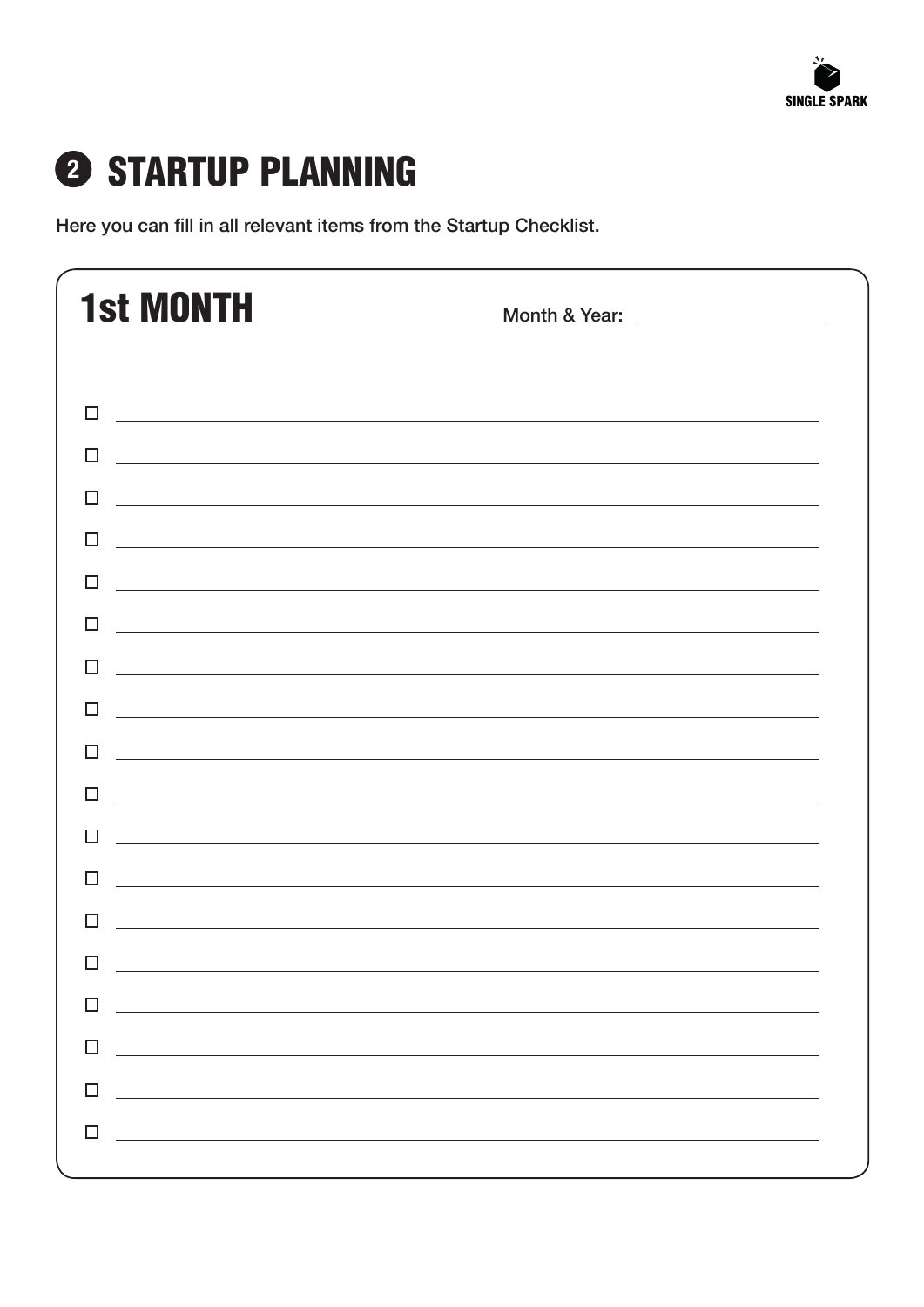

| <b>2nd MONTH</b>                                                                                                                                                                                                                                                                                                                                                                                                                                                            | Month & Year: ___________________ |
|-----------------------------------------------------------------------------------------------------------------------------------------------------------------------------------------------------------------------------------------------------------------------------------------------------------------------------------------------------------------------------------------------------------------------------------------------------------------------------|-----------------------------------|
|                                                                                                                                                                                                                                                                                                                                                                                                                                                                             |                                   |
| П<br><u> 1989 - Johann Stoff, deutscher Stoffen und der Stoffen und der Stoffen und der Stoffen und der Stoffen und der</u>                                                                                                                                                                                                                                                                                                                                                 |                                   |
| П<br><u> 1989 - Johann Stoff, amerikansk politiker (d. 1989)</u>                                                                                                                                                                                                                                                                                                                                                                                                            |                                   |
| $\Box$<br><u> 1989 - Johann Stoff, amerikansk politiker (d. 1989)</u>                                                                                                                                                                                                                                                                                                                                                                                                       |                                   |
| <u> 1989 - Johann Harry Harry Harry Harry Harry Harry Harry Harry Harry Harry Harry Harry Harry Harry Harry Harry H</u><br>П                                                                                                                                                                                                                                                                                                                                                |                                   |
| П<br><u> 1989 - Andrea Stadt Britain, amerikansk politik (* 1958)</u>                                                                                                                                                                                                                                                                                                                                                                                                       |                                   |
| H<br><u> 1989 - Johann Stoff, amerikansk politiker (d. 1989)</u>                                                                                                                                                                                                                                                                                                                                                                                                            |                                   |
| <u> 1989 - Johann Stoff, deutscher Stoff, der Stoff, der Stoff, der Stoff, der Stoff, der Stoff, der Stoff, der S</u><br>П                                                                                                                                                                                                                                                                                                                                                  |                                   |
| П<br><u> 1989 - Johann Stoff, deutscher Stoffen und der Stoffen und der Stoffen und der Stoffen und der Stoffen und der</u>                                                                                                                                                                                                                                                                                                                                                 |                                   |
| H<br><u> 1999 - Jan Barbara, martxa al II-lea (h. 1989).</u>                                                                                                                                                                                                                                                                                                                                                                                                                |                                   |
| П<br><u> 1989 - Johann Stoff, deutscher Stoffen und der Stoffen und der Stoffen und der Stoffen und der Stoffen und de</u>                                                                                                                                                                                                                                                                                                                                                  |                                   |
| П<br>,我们也不能在这里的时候,我们也不能在这里的时候,我们也不能会在这里的时候,我们也不能会在这里的时候,我们也不能会在这里的时候,我们也不能会在这里的时候,我们也                                                                                                                                                                                                                                                                                                                                                                                       |                                   |
| П<br><u> 1989 - Johann Stoff, deutscher Stoffen und der Stoffen und der Stoffen und der Stoffen und der Stoffen und de</u>                                                                                                                                                                                                                                                                                                                                                  |                                   |
| <u> 1980 - Andrea State Barbara, amerikan basar dan berasal dan berasal dalam berasal dan berasal dan berasal da</u>                                                                                                                                                                                                                                                                                                                                                        |                                   |
| П                                                                                                                                                                                                                                                                                                                                                                                                                                                                           |                                   |
| $\Box$<br><u> 1989 - Johann Stoff, amerikansk politiker (d. 1989)</u>                                                                                                                                                                                                                                                                                                                                                                                                       |                                   |
| $\Box$<br><u> 1989 - Johann John Stein, markin fan de Amerikaansk kommunent fan de Amerikaansk kommunent fan de Amerikaans</u>                                                                                                                                                                                                                                                                                                                                              |                                   |
| $\Box$<br>$\label{eq:2.1} \frac{1}{\sqrt{2\pi}}\left(\frac{1}{\sqrt{2\pi}}\left(\frac{1}{\sqrt{2\pi}}\right)^{1/2}\right)\left(\frac{1}{\sqrt{2\pi}}\left(\frac{1}{\sqrt{2\pi}}\right)^{1/2}\right)\left(\frac{1}{\sqrt{2\pi}}\right)\left(\frac{1}{\sqrt{2\pi}}\right)\left(\frac{1}{\sqrt{2\pi}}\right)\left(\frac{1}{\sqrt{2\pi}}\right)\left(\frac{1}{\sqrt{2\pi}}\right)\left(\frac{1}{\sqrt{2\pi}}\right)\left(\frac{1}{\sqrt{2\pi}}\right)\left(\frac{1}{\sqrt{2\pi$ |                                   |
| П                                                                                                                                                                                                                                                                                                                                                                                                                                                                           |                                   |
| <u> 1989 - Jan Samuel Barbara, margaret e popularista e popularista e popularista e popularista e popularista e</u>                                                                                                                                                                                                                                                                                                                                                         |                                   |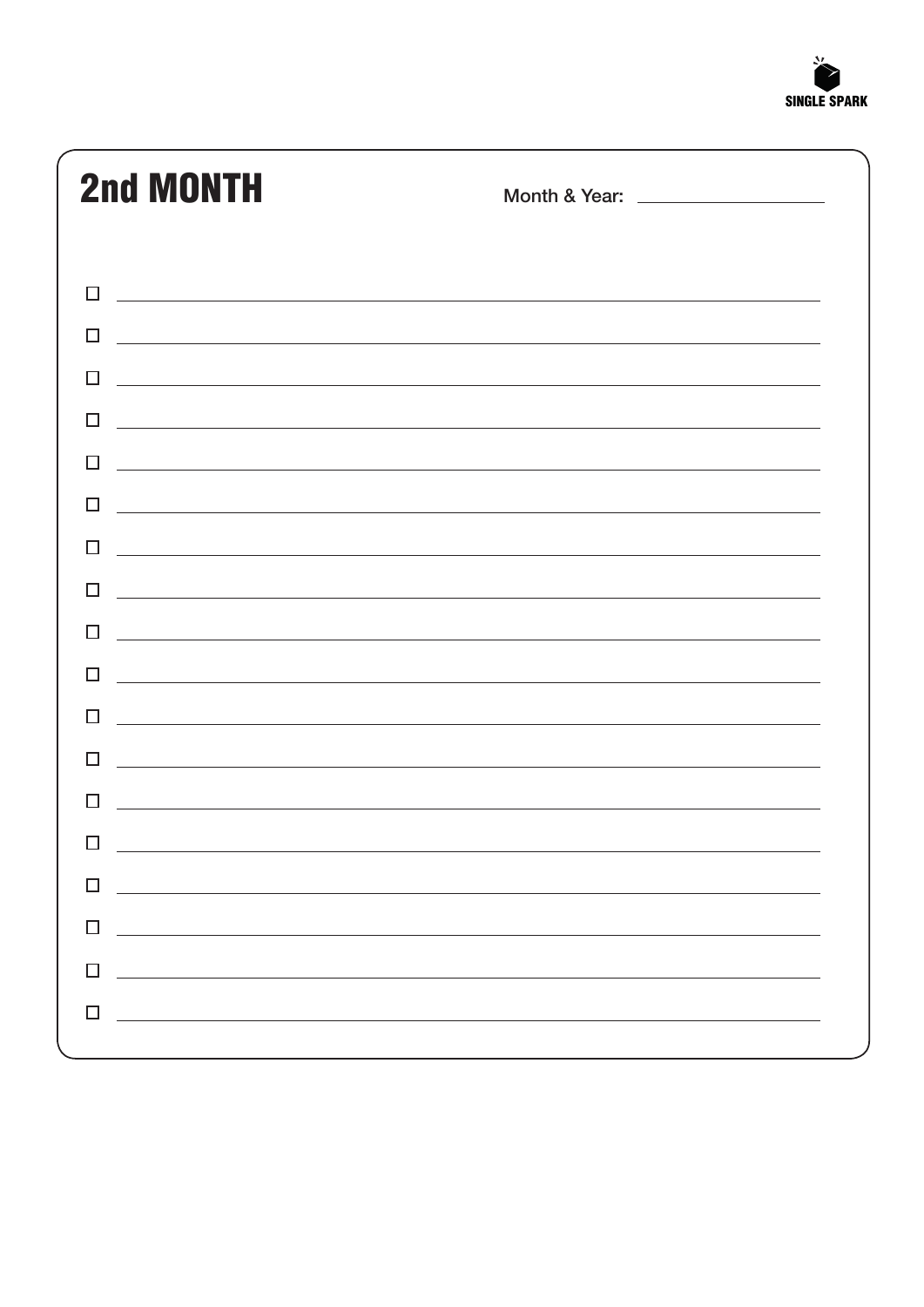

| <b>3rd MONTH</b>                                                                                                                                                                                                                               | Month & Year: ___________________ |
|------------------------------------------------------------------------------------------------------------------------------------------------------------------------------------------------------------------------------------------------|-----------------------------------|
|                                                                                                                                                                                                                                                |                                   |
| $\Box$<br><u> 1990 - Johann John Stone, meilich aus der Stone (1990)</u>                                                                                                                                                                       |                                   |
| <u> 1989 - Johann Stoff, deutscher Stoff, der Stoff, der Stoff, der Stoff, der Stoff, der Stoff, der Stoff, der S</u>                                                                                                                          |                                   |
| П<br><u> 1989 - Johann Stoff, amerikansk politiker (d. 1989)</u>                                                                                                                                                                               |                                   |
| П<br><u> 1989 - Johann Johann Stoff, deutscher Stoffen und der Stoffen und der Stoffen und der Stoffen und der Stoffen</u>                                                                                                                     |                                   |
| П<br><u> 1989 - Andrea Santana, amerikana amerikana amerikana amerikana amerikana amerikana amerikana amerikana amerika</u>                                                                                                                    |                                   |
| П                                                                                                                                                                                                                                              |                                   |
| П<br><u> 1989 - Johann Stoff, amerikansk politiker (d. 1989)</u>                                                                                                                                                                               |                                   |
| H<br><u> 1989 - Johann Stoff, amerikansk politiker (d. 1989)</u>                                                                                                                                                                               |                                   |
| H<br><u> 1989 - Johann Stoff, deutscher Stoff, der Stoff, der Stoff, der Stoff, der Stoff, der Stoff, der Stoff, der S</u>                                                                                                                     |                                   |
| П<br>and the contract of the contract of the contract of the contract of the contract of the contract of the contract of                                                                                                                       |                                   |
| <u> 1989 - Andrea Santa Alemania, amerikana amerikana amerikana amerikana amerikana amerikana amerikana amerikan</u><br>H                                                                                                                      |                                   |
| ΙI<br><u> 1989 - Jan Samuel Barbert et al. 1989 - Anna Barbert et al. 1989 - Anna Barbert et al. 1989 - Anna Barbert e</u>                                                                                                                     |                                   |
| and the control of the control of the control of the control of the control of the control of the control of the                                                                                                                               |                                   |
|                                                                                                                                                                                                                                                |                                   |
| п<br><u> 1999 - Jan Barbara de Santo de Santo de Santo de Santo de Santo de Santo de Santo de Santo de Santo de Santo</u>                                                                                                                      |                                   |
| □<br><u> Alexandria de la contrada de la contrada de la contrada de la contrada de la contrada de la contrada de la c</u>                                                                                                                      |                                   |
| $\Box$<br><u> 1989 - Johann Stoff, deutscher Stoffen und der Stoffen und der Stoffen und der Stoffen und der Stoffen und der Stoffen und der Stoffen und der Stoffen und der Stoffen und der Stoffen und der Stoffen und der Stoffen und d</u> |                                   |
| $\Box$<br><u> Andreas Andreas Andreas Andreas Andreas Andreas Andreas Andreas Andreas Andreas Andreas Andreas Andreas Andr</u>                                                                                                                 |                                   |
|                                                                                                                                                                                                                                                |                                   |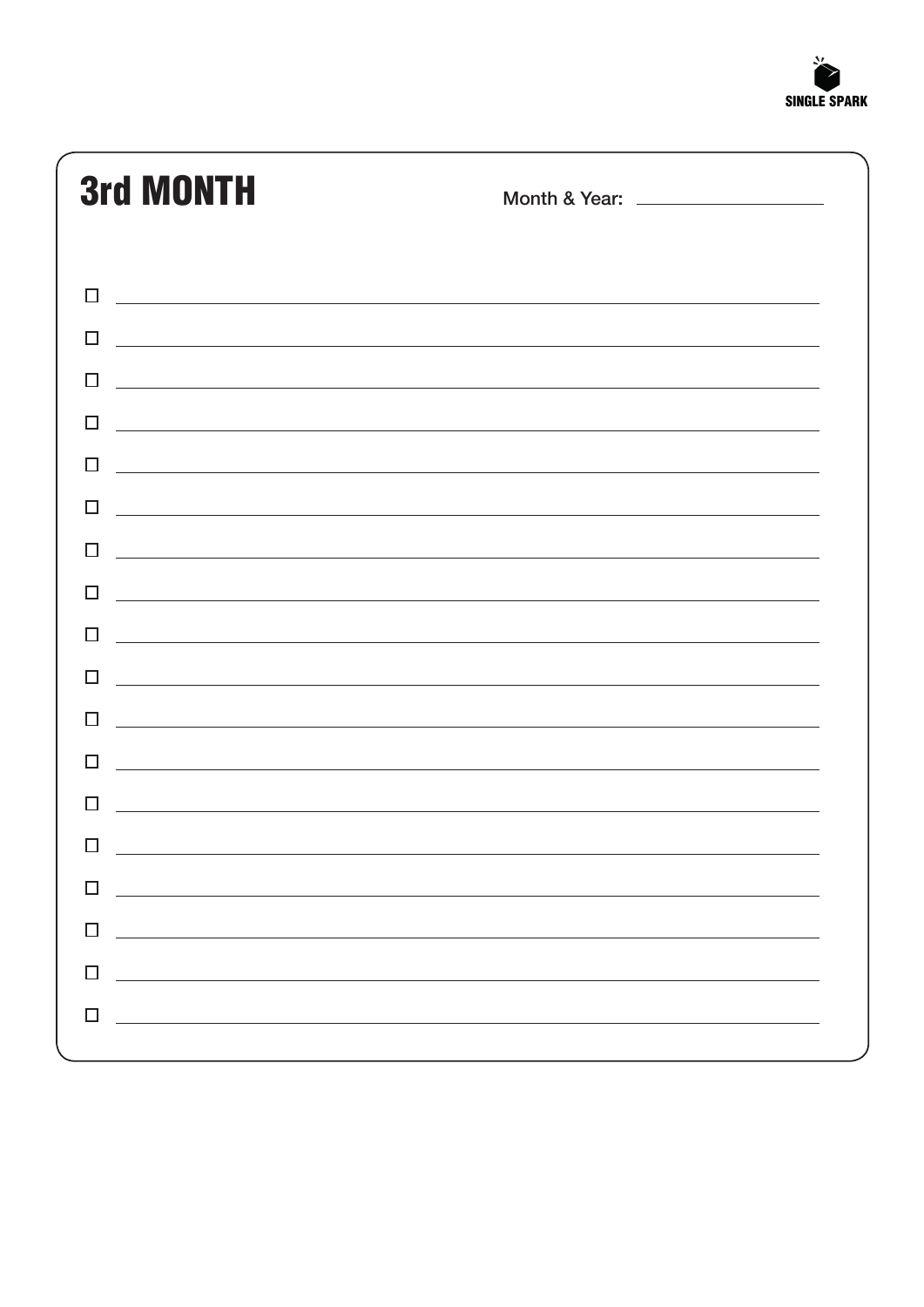

### LATER THIS YEAR

| П                                                                                                                               |
|---------------------------------------------------------------------------------------------------------------------------------|
| П                                                                                                                               |
| $\Box$<br><u> Alexandria de la contrada de la contrada de la contrada de la contrada de la contrada de la contrada de la c</u>  |
| П<br><u> 1989 - Johann Stein, marking fan de Amerikaanske kommunister fan de Amerikaanske kommunister fan de Amerikaans</u>     |
| П<br><u> 1980 - Andrea Andrew Maria (h. 1980).</u>                                                                              |
| $\Box$<br><u> 1989 - Johann Harry Harry Harry Harry Harry Harry Harry Harry Harry Harry Harry Harry Harry Harry Harry Harry</u> |
| п                                                                                                                               |
| П<br><u> 1980 - Andrea State Barbara, amerikan personal di sebagai personal di sebagai personal di sebagai personal di</u>      |
| <u> Alexandria de la contrada de la contrada de la contrada de la contrada de la contrada de la contrada de la c</u><br>П       |
| п<br><u> Andreas Andreas Andreas Andreas Andreas Andreas Andreas Andreas Andreas Andreas Andreas Andreas Andreas Andr</u>       |
| п                                                                                                                               |
| П<br><u> 1980 - Andrea State Barbara, amerikan personal di sebagai personal di sebagai personal di sebagai personal d</u>       |
| <u> 1989 - Johann Barn, mars ann an t-Amhainn an t-Amhainn an t-Amhainn an t-Amhainn an t-Amhainn an t-Amhainn an</u>           |
| п                                                                                                                               |
| $\Box$                                                                                                                          |



### TO DO LIST **3**

To actually get things done from your Startup Planning you need to make a To-Do list every week with all the tasks you want to complete. You can use the separate to-do list booklet or you can use your agenda to fill in all your tasks.

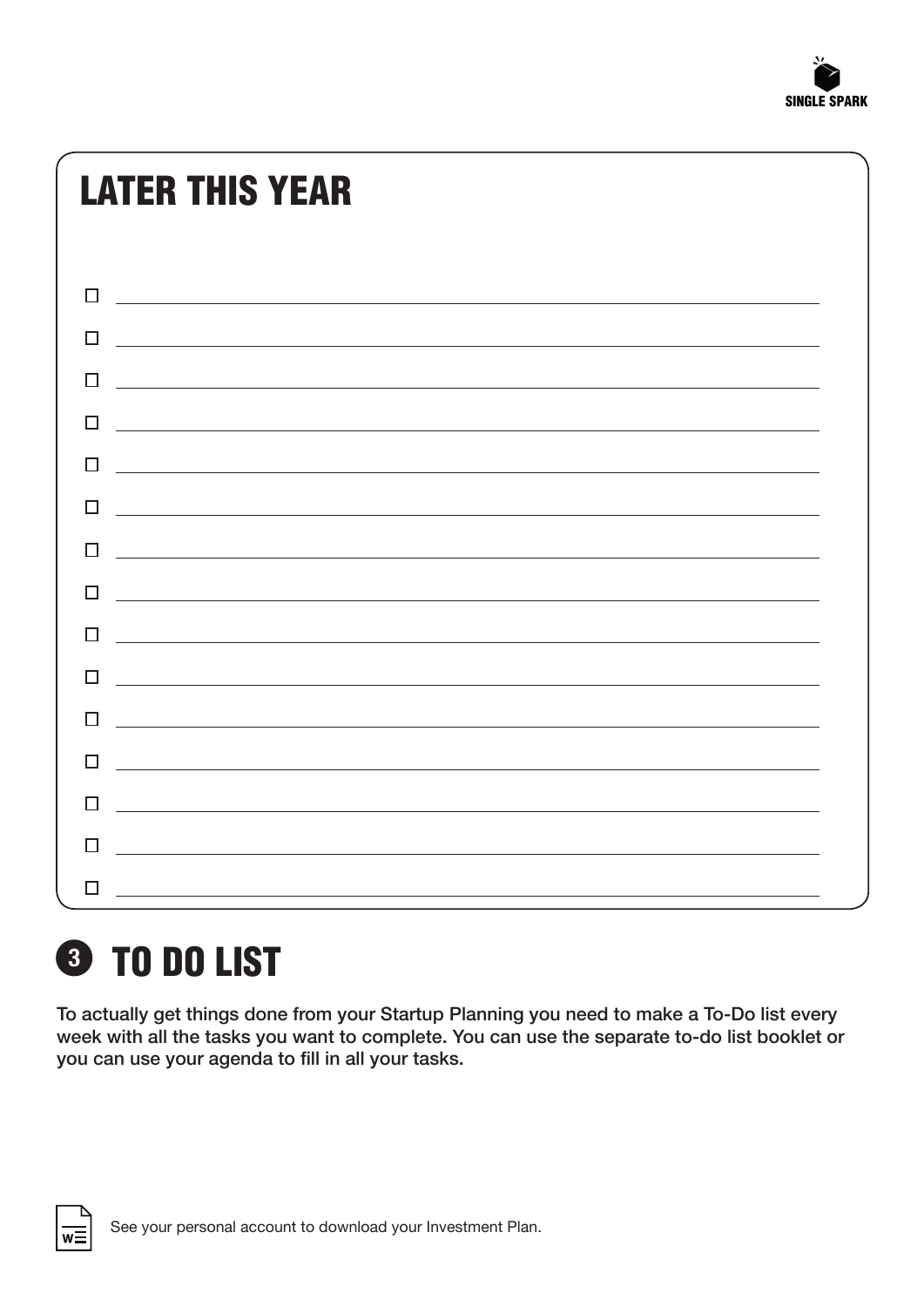

### **CHAPTER FIVE** INVESTMENT PLAN

Make an investment plan to show how you will use your starting capital See your personal account to download a digital version of this file.

|                         | Name:<br><b>Business Name:</b> | Date:                                 |
|-------------------------|--------------------------------|---------------------------------------|
|                         |                                |                                       |
| <b>Fixed assets:</b>    |                                |                                       |
|                         |                                |                                       |
|                         |                                |                                       |
|                         |                                |                                       |
|                         |                                |                                       |
|                         |                                |                                       |
| <b>Working Capital:</b> |                                |                                       |
|                         |                                |                                       |
|                         |                                | <b>Total investment needed (USD):</b> |
|                         |                                |                                       |

 $\overline{w}$